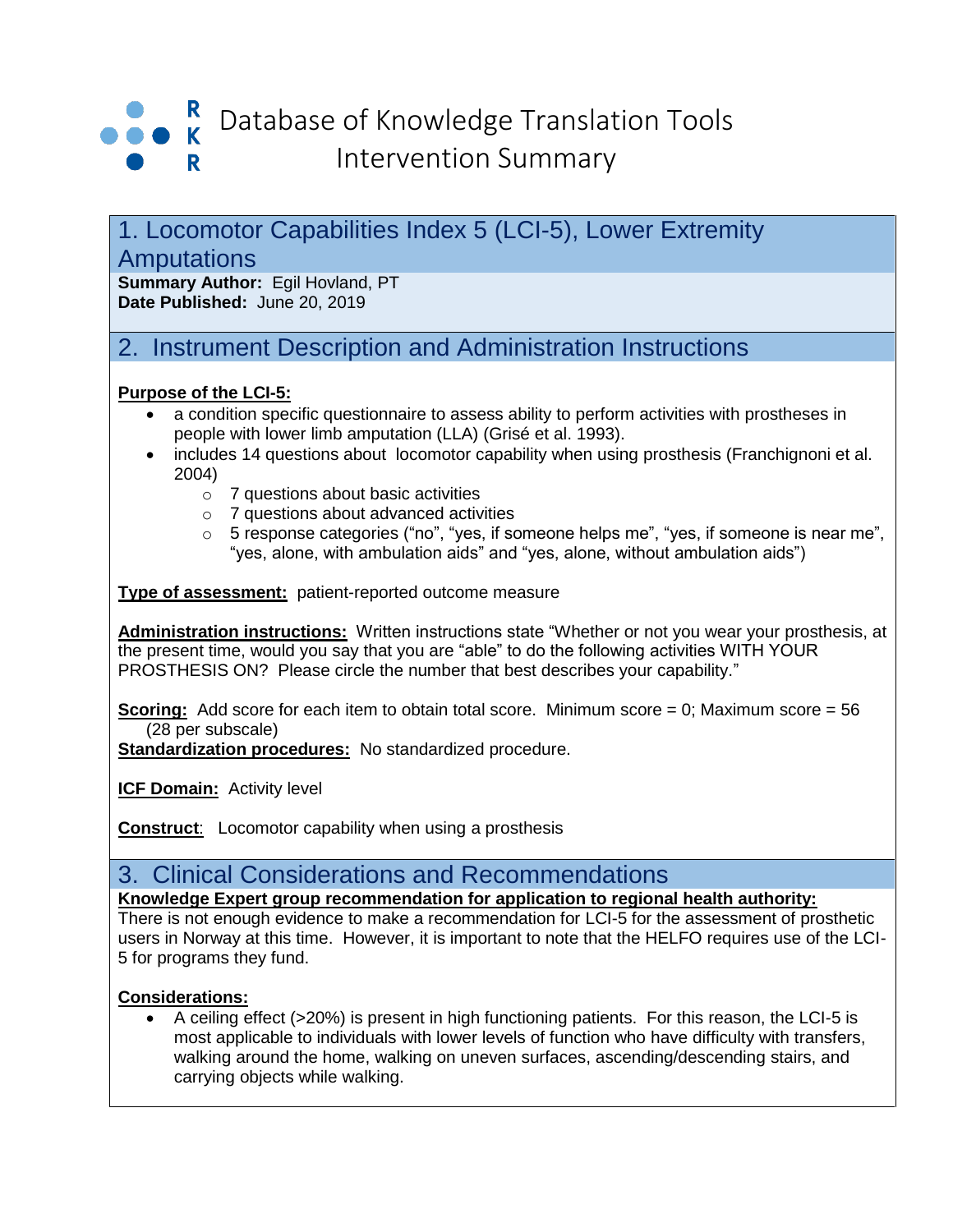- Several versions of the LCI have been studied, these have different scales, different amounts of response categories, and a different number of items. Versions tested include the LCI, LCI-5, and LCI-10-4.
- No studies have been published on the Norwegian translation, it is based on a master degree thesis at University of Stratchclyde. However, the thesis was not published in a peerreviewed journal and is difficult to locate in the public domain.
- Several translations of the LCI have been published. However, little detail on the translation processes have been provided in the articles.

## 4. Interpretation of Results

### **Standard Error of Measurement (SEM):**

Persian Translation: (Mahyar Salvati & al, 2010)

- Total score: 1.99 points
- Basic activities: 0.99 points
- Demanding activities: 1.37 points

Finnish translation (Becker P & al, 2016)

• Total score: SEM 3.4 (95% CI 3.0-4.0)

#### **Minimum Detectable Change (MDC):**

Persian Translation: (Mahyar Salvati & al, 2010)

- Total score: 5.5 points
- Basic activities: 2.74 points
- Demanding activities: 3.79 points

#### **Minimal Clinical Important Difference (MCID):** No MCID values identified

**Normative Values:** No normative values identified

**Cut-off scores:** No cut off scores given, however, see discriminate validity section below for further information.

### 5. Clinical Utility

**Cost:** Published in journals, appears to be free. However, actual cost is not known.

**Equipment required:** No equipment required.

**Number of items:** 14 items

**Time to administer:** 5 to 10 minutes

**Training required:**No training required

6. Application to specific patient diagnoses **Populations reviewed in this summary:** Prosthetic users only.

**Other populations assessed with this instrument:** No other populations assessed.

7. Psychometric Properties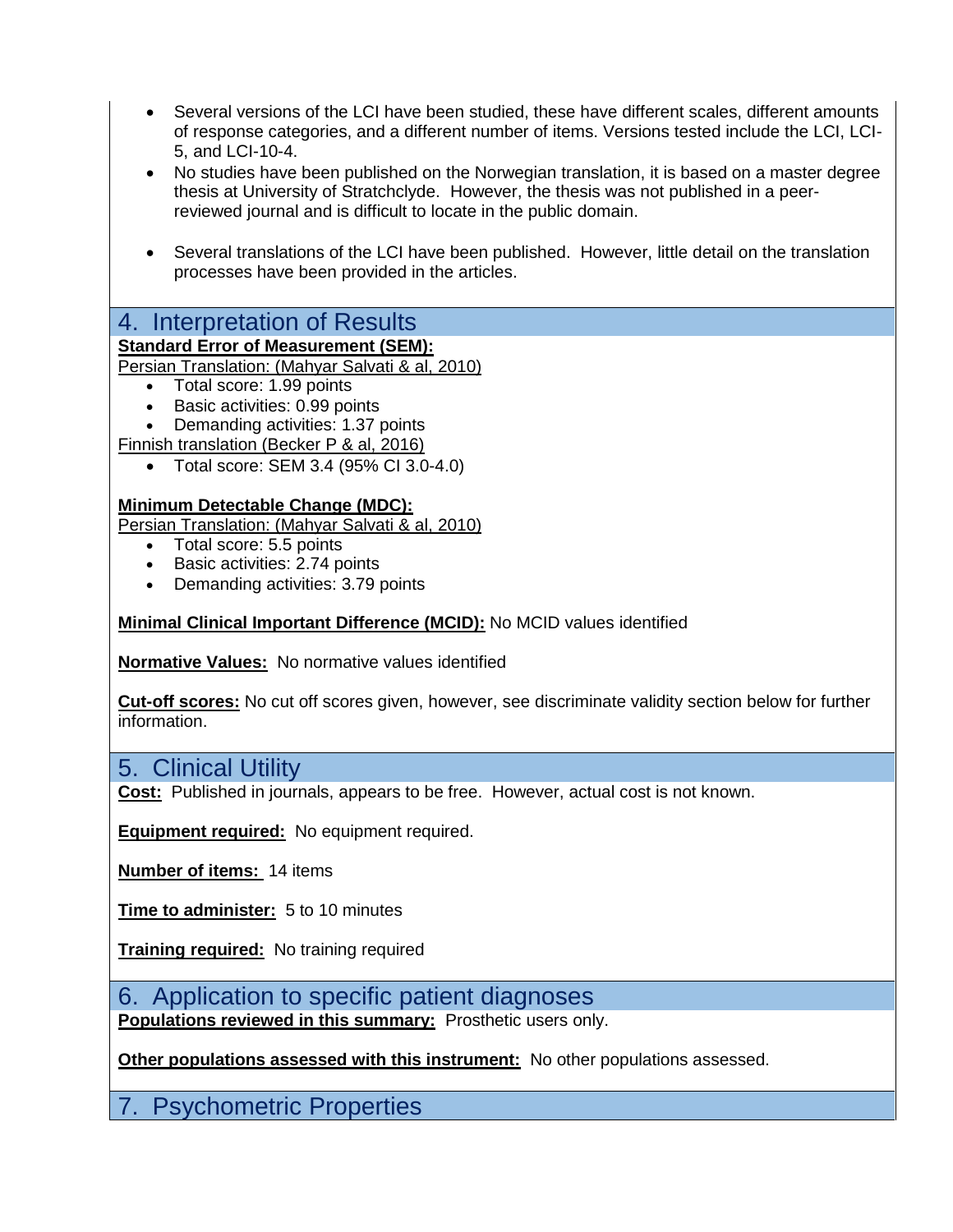#### **Reliability:** (excellent =  $>0.75$ ; adequate = 0.4 to 0.74; poor < 0.4)

- *Test-Retest Reliability*
	- o Persian Translation: (Mahyar Salvati & al, 2010): *Excellent test-retest reliability* (ICC = .96) for the LCI-5 total index.
	- o Italian Translation: (Franchigoni et al, 2004):
		- *Excellent test-retest reliability* (ICC = 0.984)
			- Bland altman plot revealed only 2 data points outside of the 95% limits of agreement, indicating >95% consistency in the majority of participant responses
	- o Finnish translation (Becker P & al, 2016)
		- *Excellent test-retest reliability* (ICC = 0.95; 95% CI 0.93-0.96) (7 day interval between tests)
- Internal Consistency (Cronbach's alpha criteria: excellent >.8; adequate <.8 and >.7; poor <.7) o Persian Translation: (Mahyar Salvati & al, 2010):
	- Basic activities: *Excellent internal consistency (*Cronbach's alpha = 0.87)
	- Demanding activities: *Excellent internal consistency (*Cronbach's alpha = 0.92)
	- o Italian Translation: (Franchigoni et al, 2004):
		- Total score: *Excellent internal consistency (*Cronbach's alpha = 0.95)
	- o Finnish translation (Becker P & al, 2016)
		- *Excellent internal consistency* (Cronbach's alpha = 0.96 (95% CI 0.95-0.97)

**Validity:** (excellent  $> 0.6$ ; adequate is 0.31 to 0.59; poor  $< 0.30$ )

- Predictive Validity: Not established
- Concurrent Validity: Not established
- Convergent Validity: Not established
- Discriminant Validity: LCI-5 score discriminates between transtibial and transfemoral amputees (although actual data for LCI-5 not reported by group; Franchigioni & al, 2004)
- Content Validity: Not established
- Construct Validity
	- o Italian Translation: (Franchigoni et al, 2004):
		- *Excellent correlation between the LCI and LCI-5 (* $\rho$  *(rho) = 0.788, p=.0001))*
		- *Excellent correlation* between LCI-5 and timed walk test (seconds) (ρ (rho) =  $-0.708$ , p  $< 0.0001$ )
		- *Excellent correlation* between LCI-5 and the Rivermead Mobility Index (ρ (rho) =*.757,* p < .0001)
		- *Excellent correlation* between LCI-5 and the FIM (ρ (rho) = 0.622, p < .0001)
	- o Finnish translation (Becker P & al, 2016)
		- *Adequate correlation* between LCI-5 and the 15D Mobility dimension (r = 0.55)
		- *Adequate correlation* between LCI-5 and the 15D total score (r= 0.45)
		- *Adequate correlation* between LCI-5 and the 15D Usual Activities dimensions  $(r= 0.55)$
	- o Persian Translation: (Mahyar Salvati & al, 2010):
		- *Excellent correlation* between LCI-5 and the Timed Up and Go (r = -0.65, P < 0.01)
		- *Excellent correlation* between LCI-5 and the 2-MWT (r = 0.71, P < 0.0

**Floor and ceiling effects:** *Excellent = No floor/ceiling effects; Adequate = Floor/ceiling effects in less than < 20% of population; Poor = floor/ceiling effects for > 20% of population)*

o Italian Translation: (Franchigoni et al, 2004): *Poor,* Large percentage of amputees tested experienced ceiling effects on the LCI-5 (21% ceiling effect)